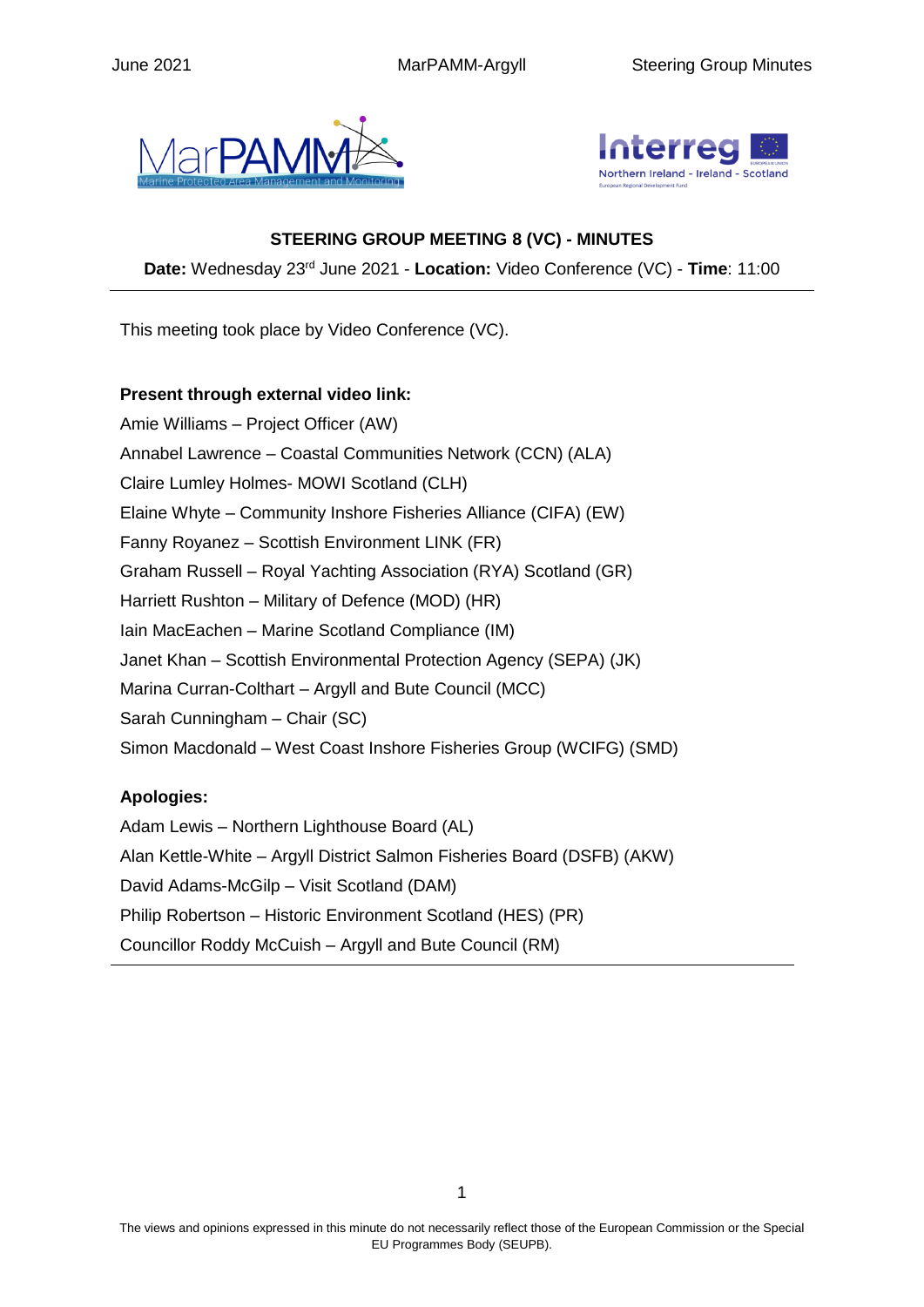#### **1. Welcome and apologies**

SC welcomed the Steering Group (SG) and apologies were given. The following attended in place of the lead liaison for their respective organisation, corporate body or sector:

- Marina Curran-Colthart (MCC) in the absence of Fergus Murray (FM) from Argyll and Bute Council.
- lain MacEachen (IM) in the absence of Jo Holbrook (JH) from Marine Scotland Compliance.
- Anne Anderson (AA) has stepped away as a SG member due to a change of roles. It has been decided that liaisons from three of the aquaculture operators within Argyll will rotate as lead liaison on the SG. Claire Lumley Holmes (CLH) from MOWI Scotland attended this meeting.

## **2. Confirmation of minutes from meeting 7**

SC asked the SG if anyone had any comments about the draft minutes from meeting 7. The minutes were approved and will now be posted on the MarPAMM website.

**ACTION POINT**: AW to request that SAMS publish the confirmed minutes from meeting 7 and the draft minutes from meeting 8 onto the MarPAMM website.

## **3. Exploring objectives/principles for the MPAs in Argyll**

AW took each of the strategic objective topics set out in Activity 1 of SG meeting 7 in turn and discussed the suggestions put forward by the SG. AW also put forward other suggestions that had come from discussions over the past two years. The objectives are still being explored and it is envisioned that a draft set of objectives will be ready for September 2021. AW will continue to consult with the SG and other stakeholders between now and September in order to prepare a draft set of objectives ahead of the next meeting in September 2021. Feedback from initial discussions is captured below.

#### **Objective topics**:

- **1.** Biodiversity
- **2.** Climate change
- **3.** Socioeconomics
- **4.** Knowledge, awareness and collaboration
- **5.** Management and governance

The views and opinions expressed in this minute do not necessarily reflect those of the European Commission or the Special EU Programmes Body (SEUPB).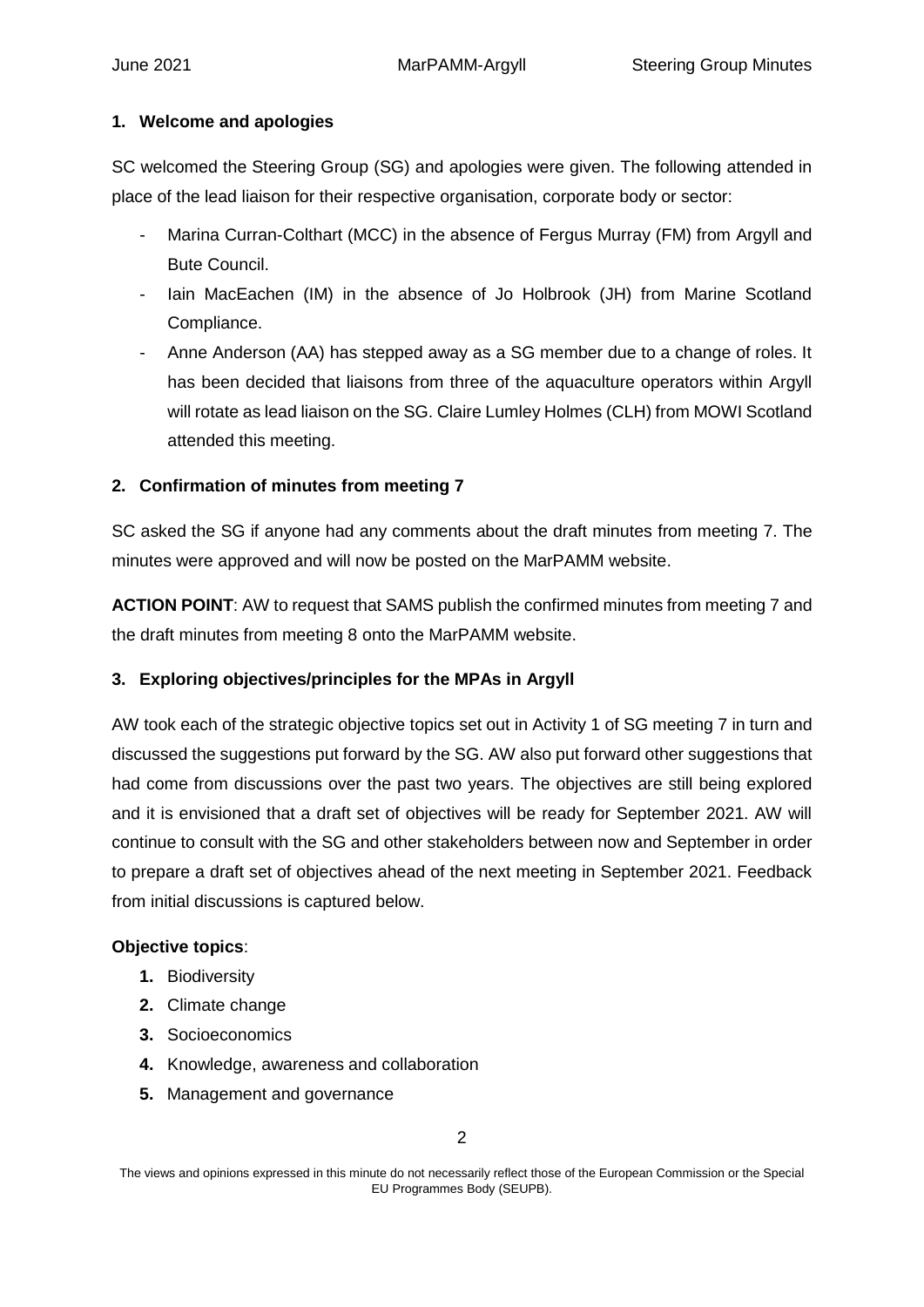- Biodiversity and climate change objective topics could be merged into one topic.
- It needs to be made clear what we have now (in terms of biodiversity), what we can control and what we cannot.
- We need to know where we are in achieving the conservation objectives of MPAs and how far along we are to achieving international agreements and commitments, then determine if the mix of management is right.
- Adaptive management needs to be considered.
- It is important to consider where Argyll contributes to Scotland's biodiversity.
- An objective on nature-based solutions should be included under the climate change topic (recovery and possible expansion of features).
- A list of features that will be affected by climate change would be useful to have.
- Need to be careful of repetition. For example any reference to communicating any benefits could go under **Objective topic 4: Knowledge, awareness and collaboration**.
- The objectives don't need to be cumbersome and can be more strategic.
- Wording of the objectives need to be carefully considered and emotive language should be avoided.
- Need to be clear what the roles are of various authorities and better dissemination of information.
- It is important that the consultation on the objectives is inclusive and that stakeholders feel supported and involved.
- Lines of communication need to be kept open.
- Need to consider that the island communities may not consider themselves as "Argyll" and therefore "Argyll and the Islands" may be more important when referring to the region.

The views and opinions expressed in this minute do not necessarily reflect those of the European Commission or the Special EU Programmes Body (SEUPB).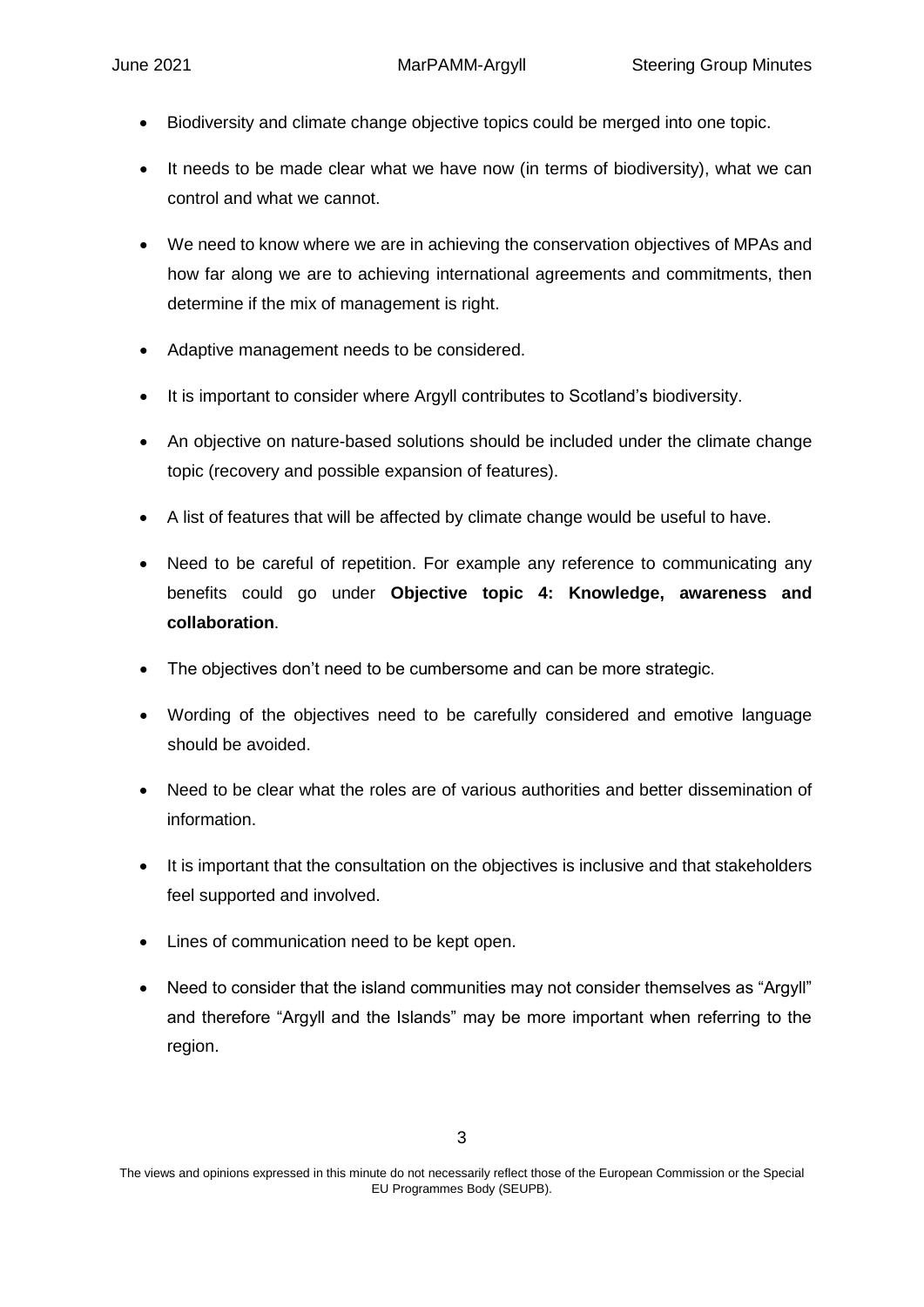- The guidance being produced for the council that sign posts information on MPAs would likely be applicable to other sectors, especially for new starts.
- A neutral officer that works on the MPAs may help overcome many of the difficulties, particularly with increasing knowledge and awareness and keeping a line of communication open. However if this person is not neutral it could be an issue.
- Expectations need to be managed.
- A table that outlines the objectives, with a summary with what work is currently being done and any recommendations that could be made to help achieve the objectives would be useful.

**Q**: CLH asked if there is a requirement to undertake site condition monitoring.

**A**: SC said that there is a formal requirement to report every 6 years for SACs and there is a Scottish MPA monitoring strategy framework in place that provides principles on how monitoring of sites and priorities for this will be undertaken.

**ACTION POINT**: AW to continue to consult with the SG and other stakeholders between now and September in order to prepare a draft set of objectives ahead of the next meeting.

## **4. Presentation 3: Project Updates**

AW said that each of the projects that are scoped into the MarPAMM-Argyll project are still on-going but there was no further up-dates to provide. A list of the projects can be found below.

- Argyll and Bute Council Guidance.
- NLB infrastructure.
- Familiarisation Day.
- Management measures workshop
- Understanding fisheries management paper
- SiteLink development
- MPA Aware
- Experience Builder
- MPA Video

#### **5. Project Officer's tasks between now and the next meeting**

The views and opinions expressed in this minute do not necessarily reflect those of the European Commission or the Special EU Programmes Body (SEUPB).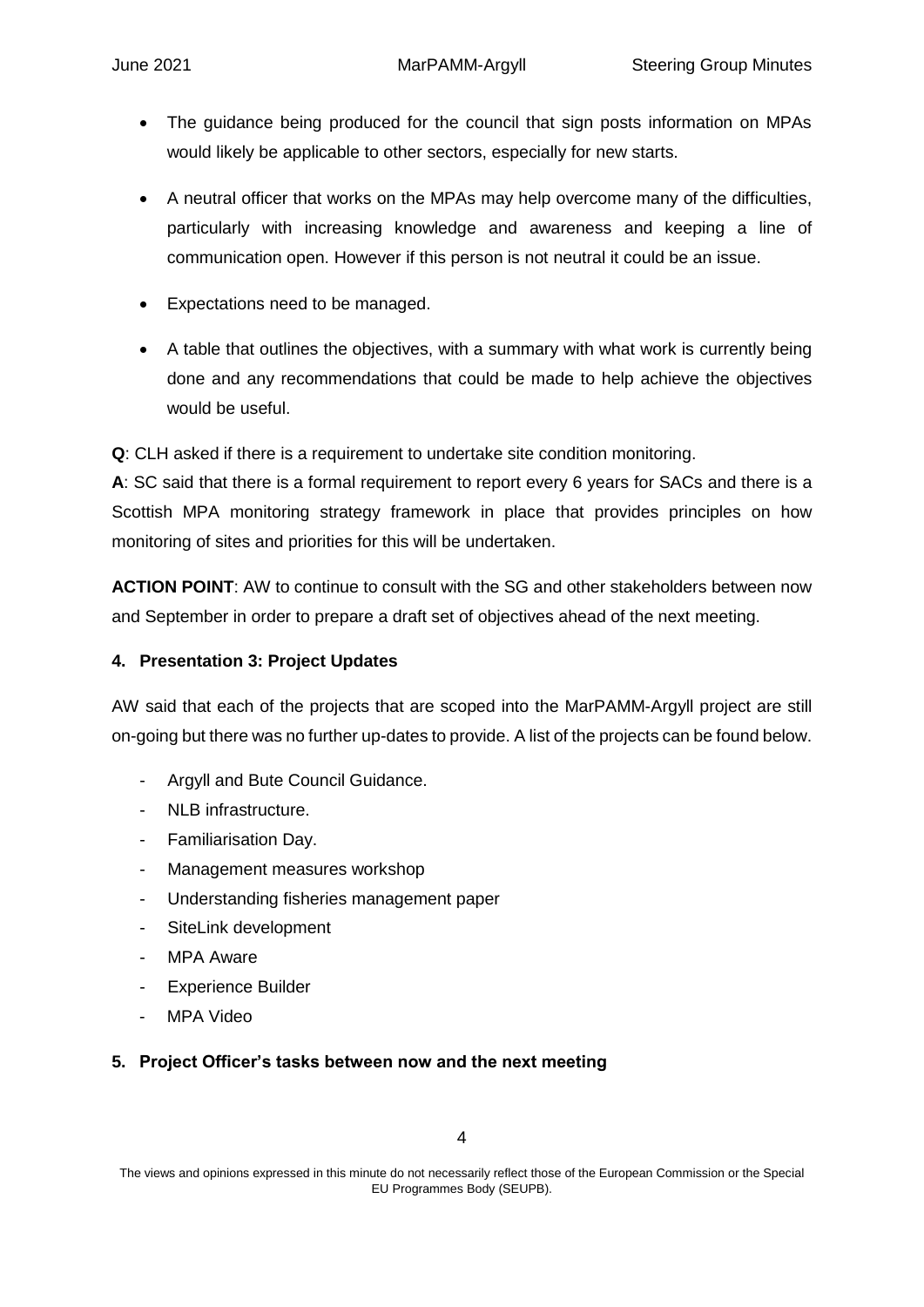- Continue to consult with the SG and other stakeholders between now and September in order to prepare a draft set of objectives ahead of the next meeting.
- Continue to work on the experience builder and make additional changes suggested by the SG.
- Finish benefits realisation infographic and disseminate to SG.

AW explained the revised timeline of work between now and the end of the project, the most notable change being that it is now about six months before the draft set of outcomes and recommendations need to be ready for consultation instead of three.



**Figure 1.** Revised project timeline between March 2021 and August 2022.

## **6. AOB**

- AW said that Claudia Watson (an MSc student from University College London) had been in touch to ask if any SG members would be willing to have a short interview about the governance of the Loch Sunart to the Sound of Jura MPA as part of their MSc thesis. AW asked if any members willing to take part could let her know.
- JK informed the SG that the VIBES awards are now open and asked that the SG pass along the message to partners and businesses that might be interested.

The views and opinions expressed in this minute do not necessarily reflect those of the European Commission or the Special EU Programmes Body (SEUPB).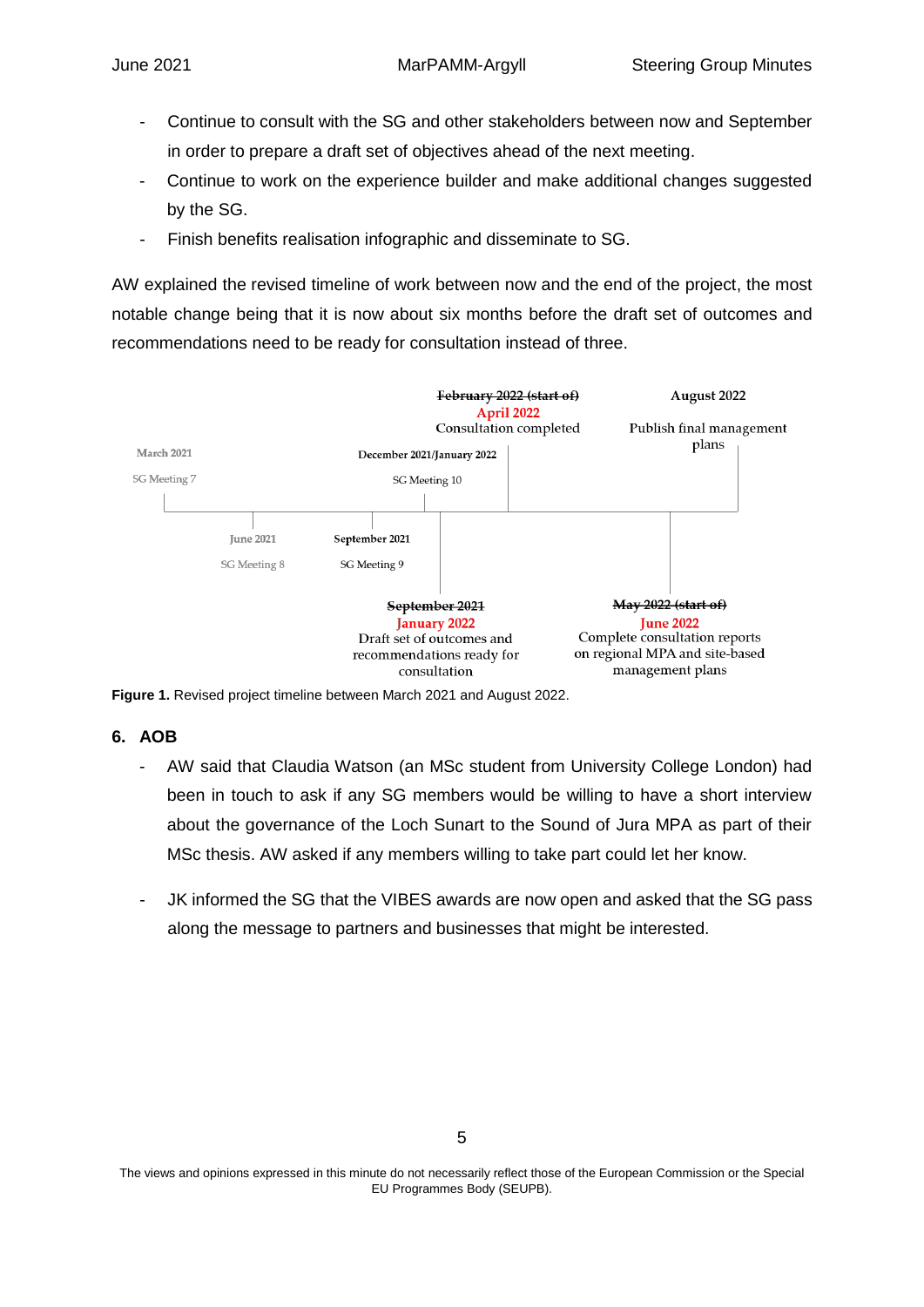# **7. Summary of Action Points**

| <b>Action Points</b>                                                                                                                                         | <b>Person</b> |
|--------------------------------------------------------------------------------------------------------------------------------------------------------------|---------------|
| Request that SAMS publish the confirmed minutes from meeting 7 and the draft<br>minutes from meeting 8 onto the MarPAMM website.                             | AW            |
| Continue to consult with the SG and other stakeholders between now and<br>September in order to prepare a draft set of objectives ahead of the next meeting. | AW/ALL        |
| Continue to work on the experience builder and make additional changes<br>suggested by the SG.                                                               |               |
| Finish benefits realisation infographic and disseminate to SG.                                                                                               | AW            |

The views and opinions expressed in this minute do not necessarily reflect those of the European Commission or the Special EU Programmes Body (SEUPB).